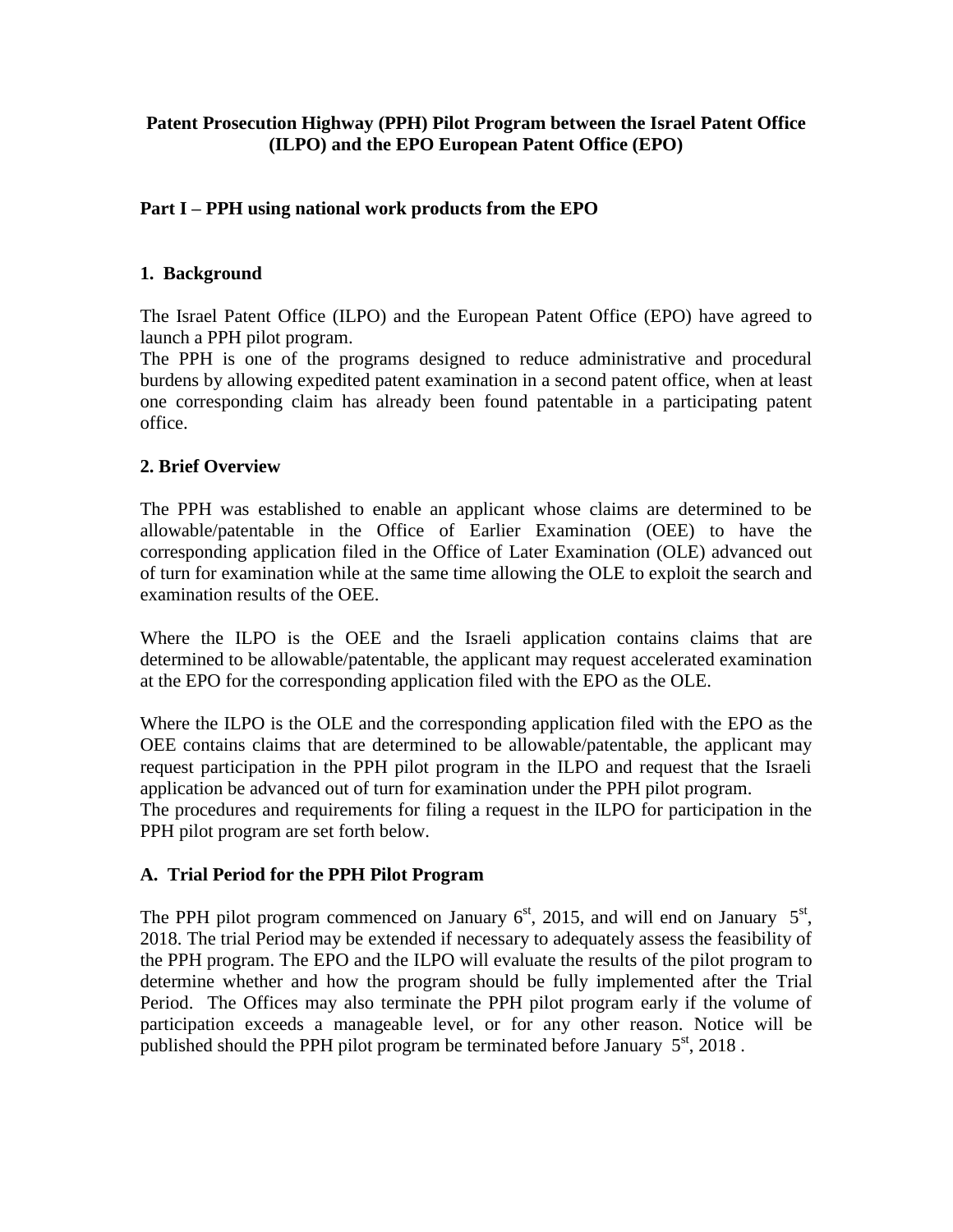# **B. Requirements for Requesting Participation in the PPH Pilot Program in the ILPO**

In order to be eligible to participate in the PPH pilot program, the following conditions must be met:

The Israeli (ILPO) application is a Paris Convention application which validly claims priority under section 10 of the Israeli Patents Law, to one or more applications filed with the EPO.

Examples of ILPO applications that fall under this requirement are:

# **(A) An ILPO application with single Paris Convention priority claim to an application filed at the EPO**



# **(B) An ILPO application with multiple Paris Convention priority claims to EPO applications**

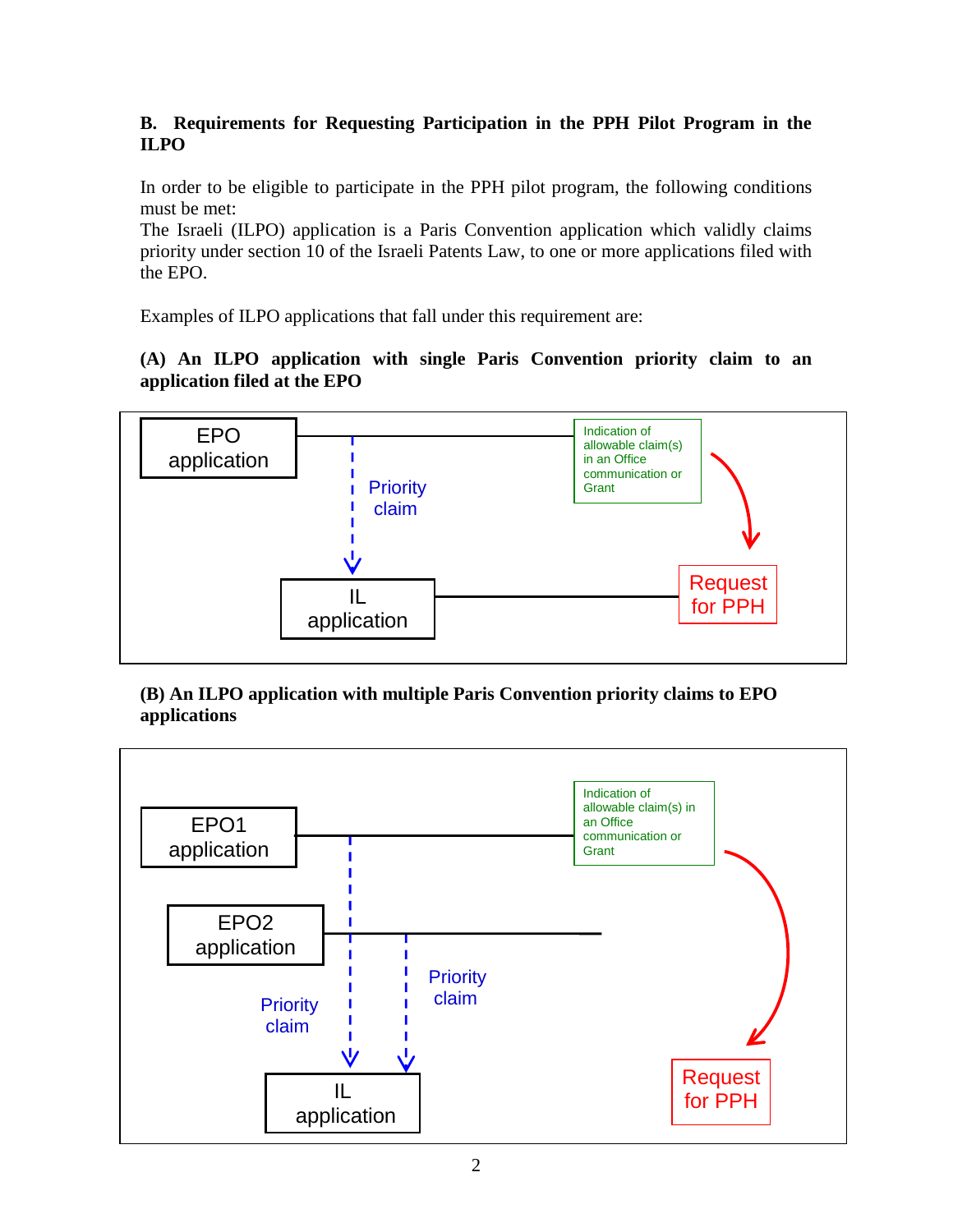### **(C) Paris Convention route and domestic priority**



# **(D) Paris Convention route and divisional applications**

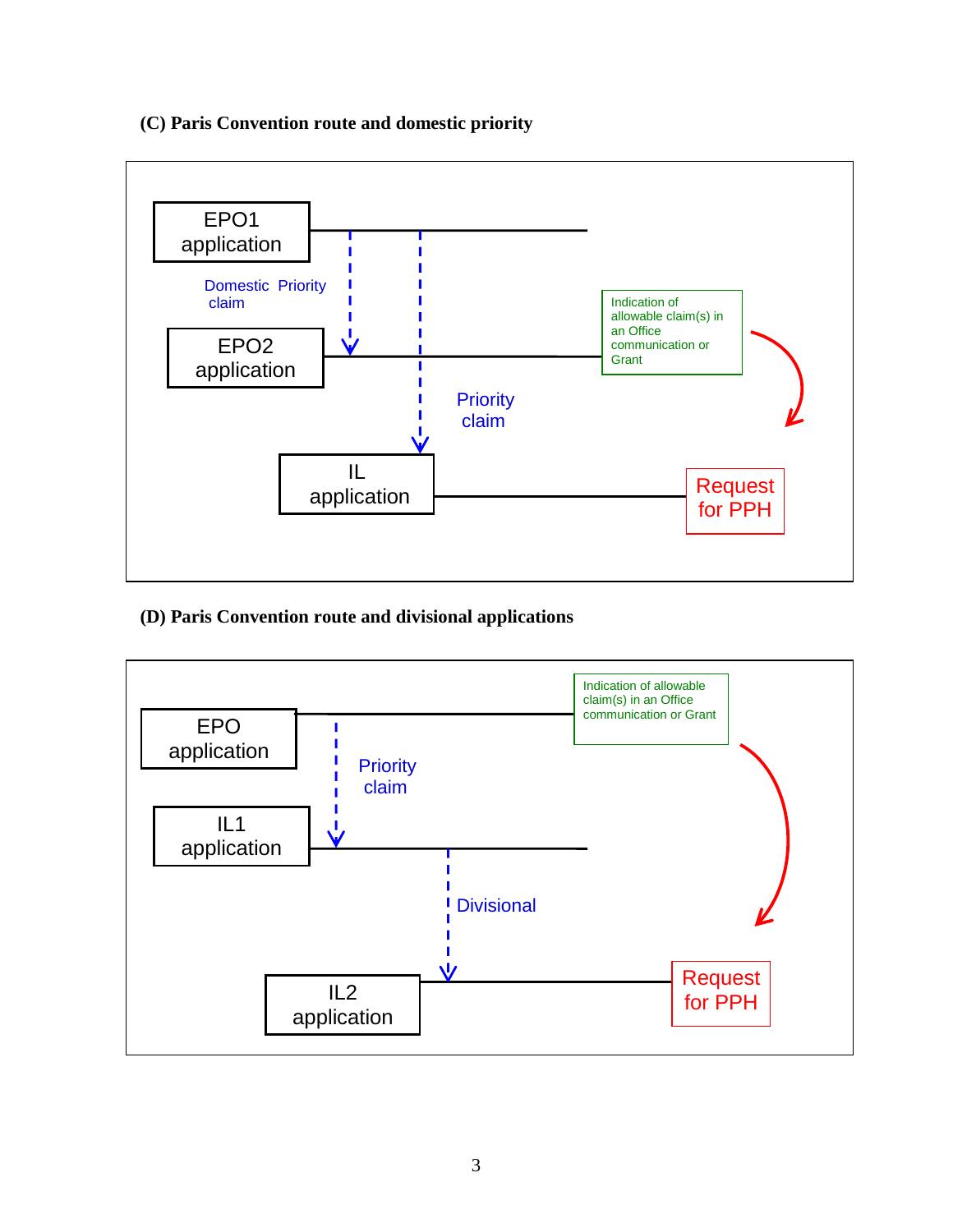**(E) ILPO application claims Paris Convention priority to a PCT application**



### **(F) ILPO application is a national stage of a PCT application claiming Paris Convention priority to an EPO application**

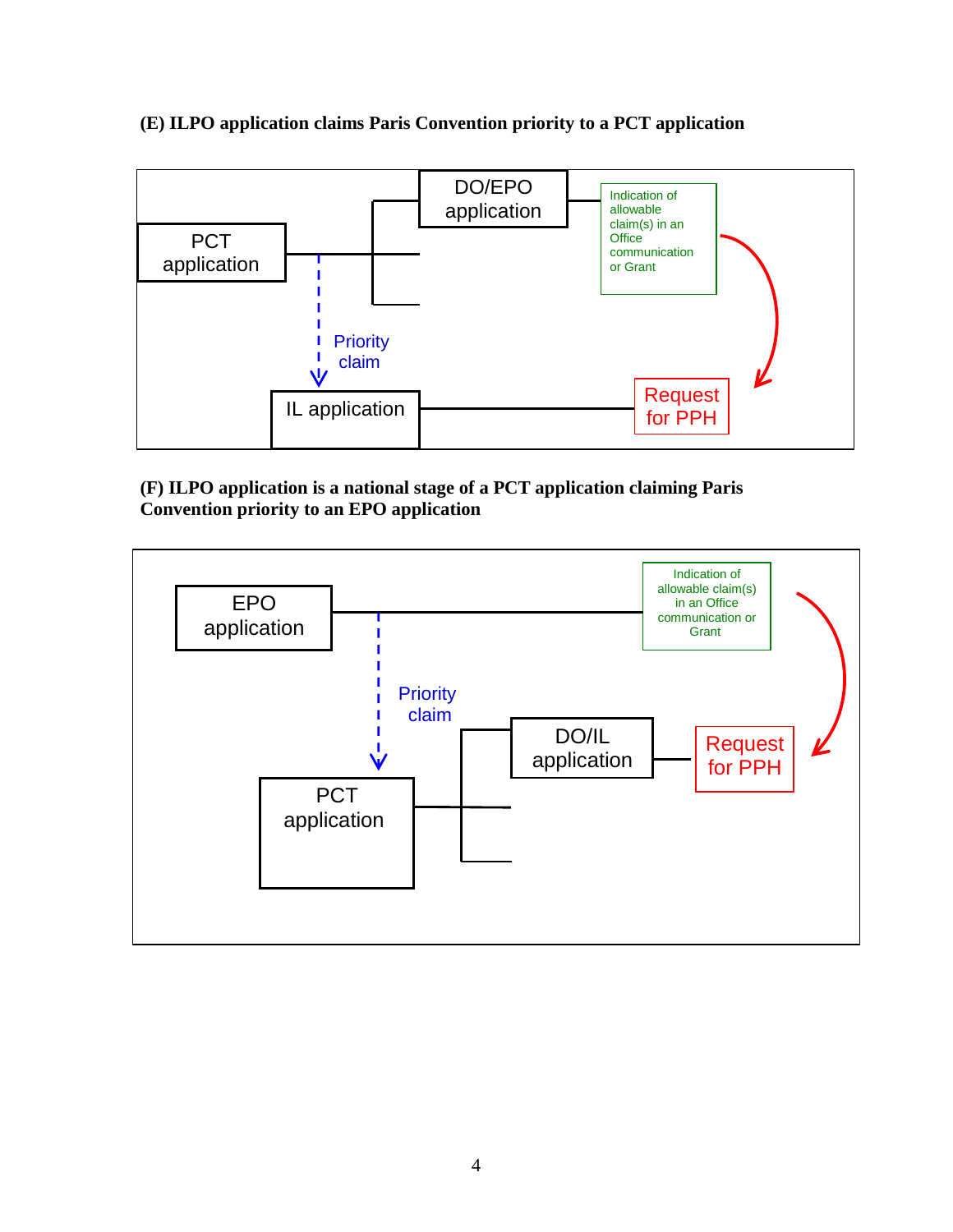#### **(G) PCT Route**



### **(H) ILPO application is a national stage of a PCT application which claims Paris Convention priority to another PCT application**

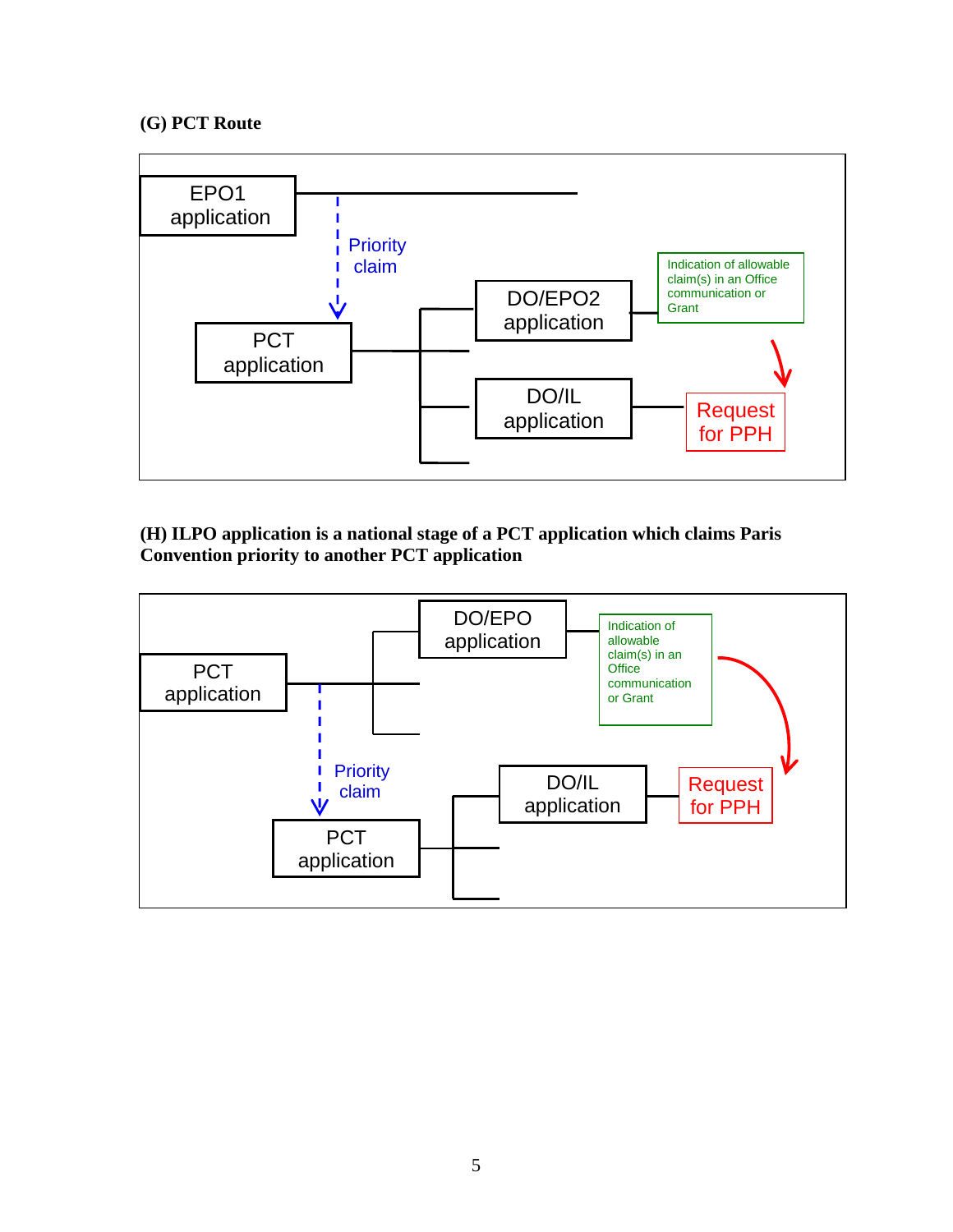### **(I) Direct PCT and PCT Route**



# **(J) ILPO application is a national stage of a PCT application without priority claim**



(1) The EPO application whose claims are determined to be allowable/patentable does not have to be the application for which priority is claimed in the IL application (the basic application). The EPO application can be an application explicitly derived from the basic application, e.g., a divisional application of the basic application. Note that where the EPO application that contains the allowable/patentable claims is not the same application for which priority is claimed in the IL application, applicant must identify the relationship between the EPO application that contains the allowable/patentable claims and the EPO priority application claimed in the IL application (e.g., EPO application X that contains the allowable/patentable claims is a divisional application of EPO application Y, which is the priority application claimed in the IL application).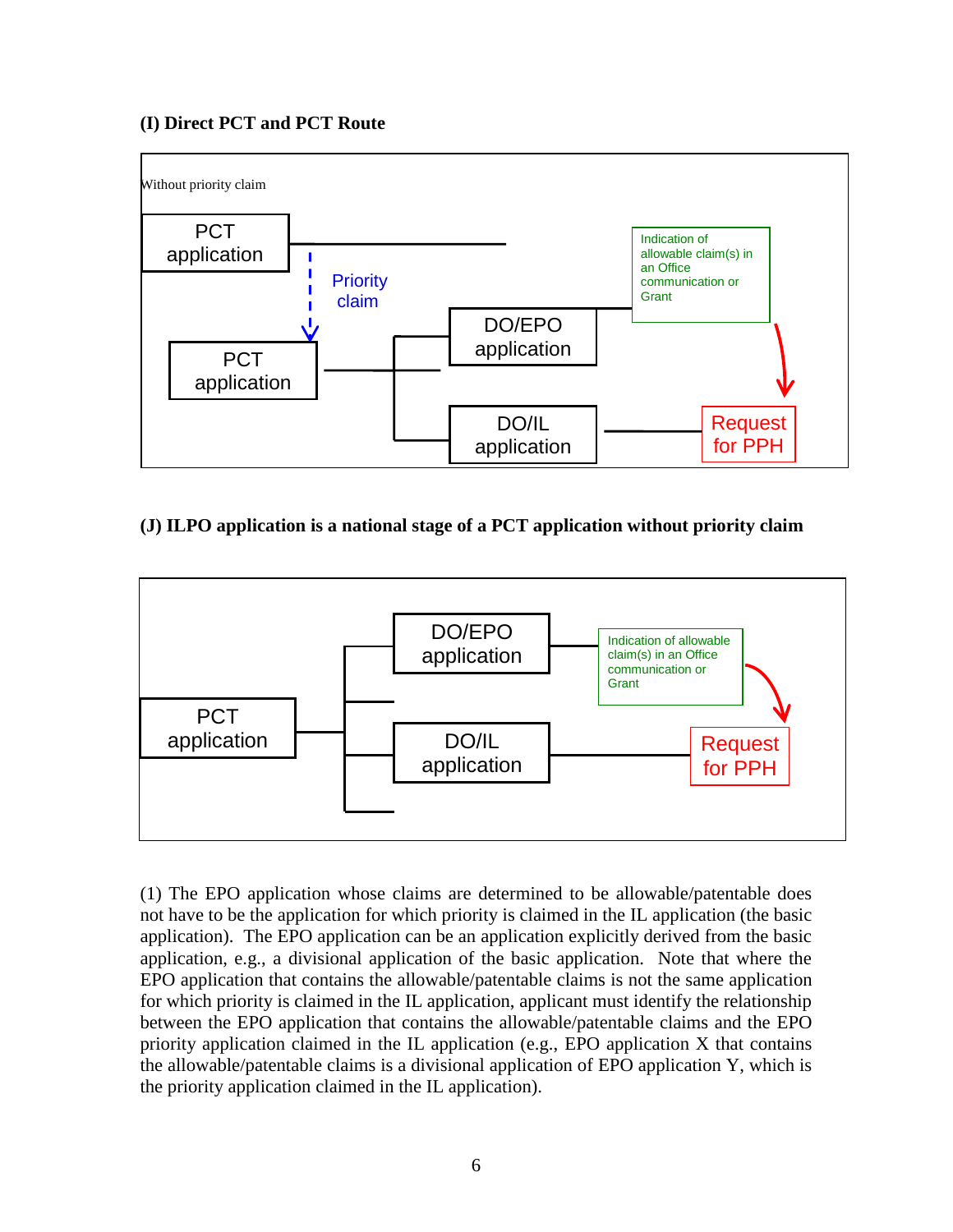(2) The EPO application(s) has at least one claim that was determined by the EPO to be allowable/patentable. The applicant does not have to submit a copy of the allowable/patentable claims from the EPO application(s) and the translation when they are provided via "European Patent Register"<sup>1</sup> (EPO's dossier access system). However, if the ILPO examiner is not able to obtain them via the "European Patent Register" or understand the translated claims, the ILPO examiner may request the applicant to provide the necessary documents.

If the EPO Office action does not explicitly state that a particular claim is allowable, applicant must include a statement in the request for participation in the PPH pilot program or in the transmittal letter accompanying the request for participation that no rejection has been made in the EPO Office action regarding that claim, and therefore, the claim is deemed allowable by the EPO.

(3) All the claims in each IL application for which a request for participation in the PPH pilot program is made, must sufficiently correspond to or be amended to sufficiently correspond to the allowable/patentable claim(s) in the EPO application(s).

All claims on file as originally filed or as amended, for examination under the PPH must sufficiently correspond to one or more of those claims indicated as allowable in the EPO. Claims are considered to "sufficiently correspond" where, accounting for differences due to translations and claim format, the claims in the ILPO are of the same or similar scope as the claims in the EPO, or the claims in the ILPO are narrower in scope than the claims in the EPO.

In this regard, a claim that is narrower in scope occurs when an EPO claim is amended to be further limited by an additional feature that is supported in the specification (description and/or claims).

A claim in the ILPO which introduces a new/different category of claims to those claims indicated as allowable in the EPO is not considered to sufficiently correspond. For example, should the EPO claims only contain claims to a process of manufacturing a product, then the claims in the ILPO are not considered to sufficiently correspond if the ILPO claims introduce product claims that are dependent on the corresponding process claims.

It is not necessary to include all claims determined to be patentable in the EPO in the application to the ILPO, as the deletion of claims is allowable. In a case where an application to the EPO contains 5 claims which are determined to be allowable, the corresponding application to the ILPO may contain only 3 of those 5 claims.

Applicant is also required to submit a claims correspondence table in English. The claims correspondence table must indicate how all the claims in the IL application correspond to the allowable/patentable claims in the EPO application(s).

(4) Examination of the IL application for which participation in the PPH pilot program is requested has not begun.

 $\overline{a}$ 

<sup>1</sup> https://register.epo.org/regviewer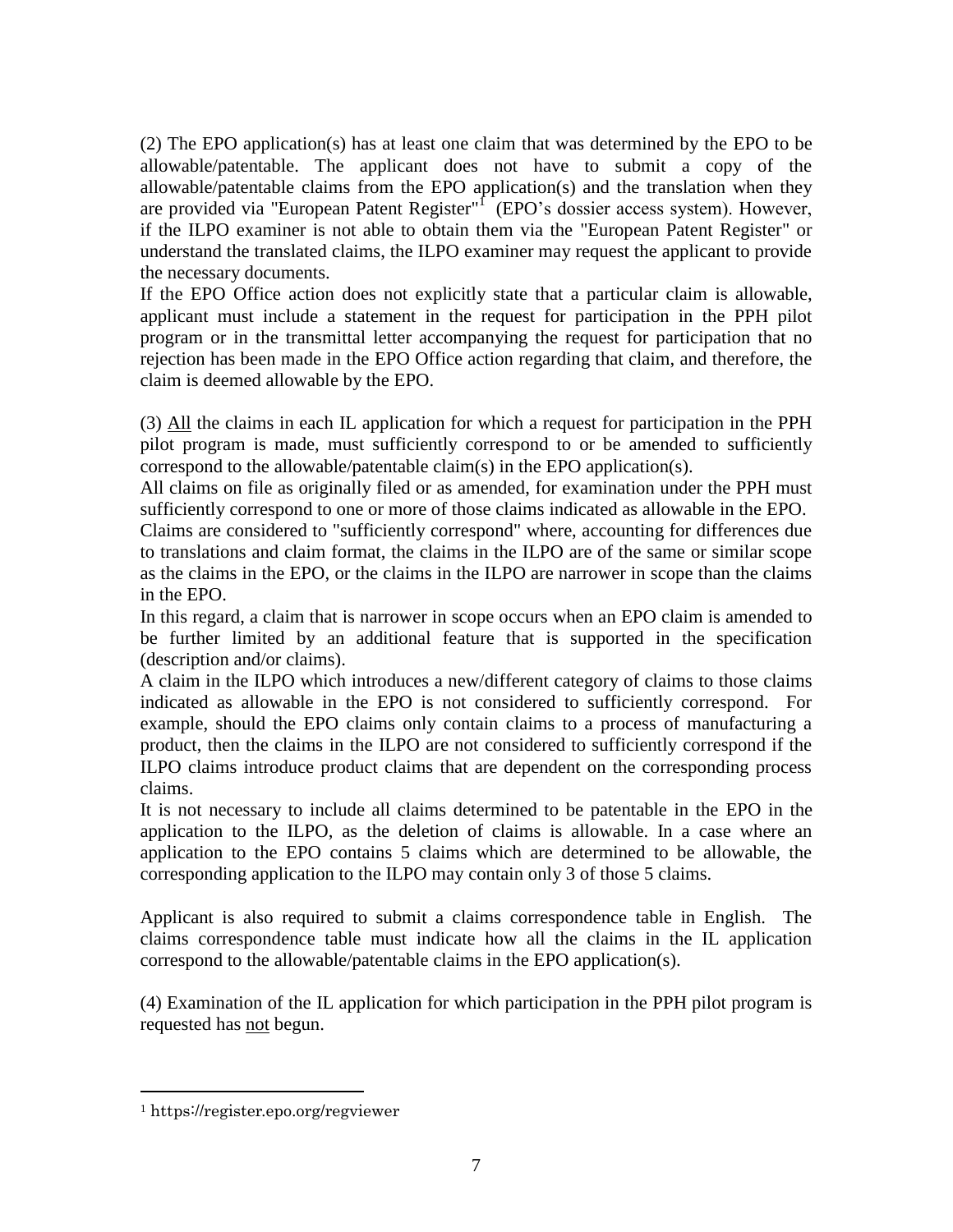(5) Applicant must file a request for participation in the PPH pilot program. A sample request form is available from the ILPO Web site at: [http://index.justice.gov.il/Units/RashamHaptentim/Units/patent/Madrichim/Pages/PPH.as](http://index.justice.gov.il/Units/RashamHaptentim/Units/patent/Madrichim/Pages/PPH.aspx) [px](http://index.justice.gov.il/Units/RashamHaptentim/Units/patent/Madrichim/Pages/PPH.aspx)

(6) The applicant does not have to submit a copy of all the Office actions (which are relevant to patentability) from the EPO application(s) and the translation when they are provided via "European Patent Register". However, if the ILPO examiner is not able to obtain them via the "European Patent Register" or understand the translated claims, the ILPO examiner may request the applicant to provide the necessary documents.

Office actions should be in either English or translated into English. Machine translation is admissible. However, if the ILPO examiner is not able to understand the translated office actions to a sufficient extent, the ILPO examiner may request the applicant to submit a professional translation.

(7) Applicant must comply with section 18 of the Israeli Patents Law, 5727-1967 and submit a list of the documents cited by the EPO examiner in the EPO Office action. If the reference is a patent document available online, the applicant is not required to submit it. In case the patent examiner has difficulty in obtaining the document, however, the applicant may be asked to submit it. Non-patent literature must always be submitted. Translations of cited references are unnecessary.

The request for participation in the PPH pilot program and all the supporting documents must be submitted to the ILPO and indexed with the following document description: "Petition to make special under Patent Prosecution Highway." Any preliminary amendments submitted with the PPH documents must be separately indexed as a preliminary amendment, respectively.

Where the request for participation in the PPH pilot program and special status are granted, applicant will be notified and the IL application will be advanced out of turn for examination. In those instances where the request for participation in the PPH pilot program does not meet all the requirements set forth above, applicant will be notified and the defects in the request will be identified. Applicant will be given one opportunity to perfect the request in a renewed request for participation (which must be submitted as noted above). Note that action on the application by the examiner will NOT be suspended awaiting a reply by the applicant to perfect the request in a renewed request for participation. This is relevant in cases where the application has reached its regular turn. That is, if the application is picked up for examination by the examiner after applicant has been notified of the defects in the request, any renewed request will be dismissed. If the renewed request is perfected and examination has not begun, the request and special status will be granted, applicant will be notified and the IL application will be advanced out of turn for examination. If not perfected, applicant will be notified and the application will await action in its regular turn.

(8) Request for participation in the PPH pilot program and special status granted in a parent application will not carry over to a divisional application. Applicant must fulfill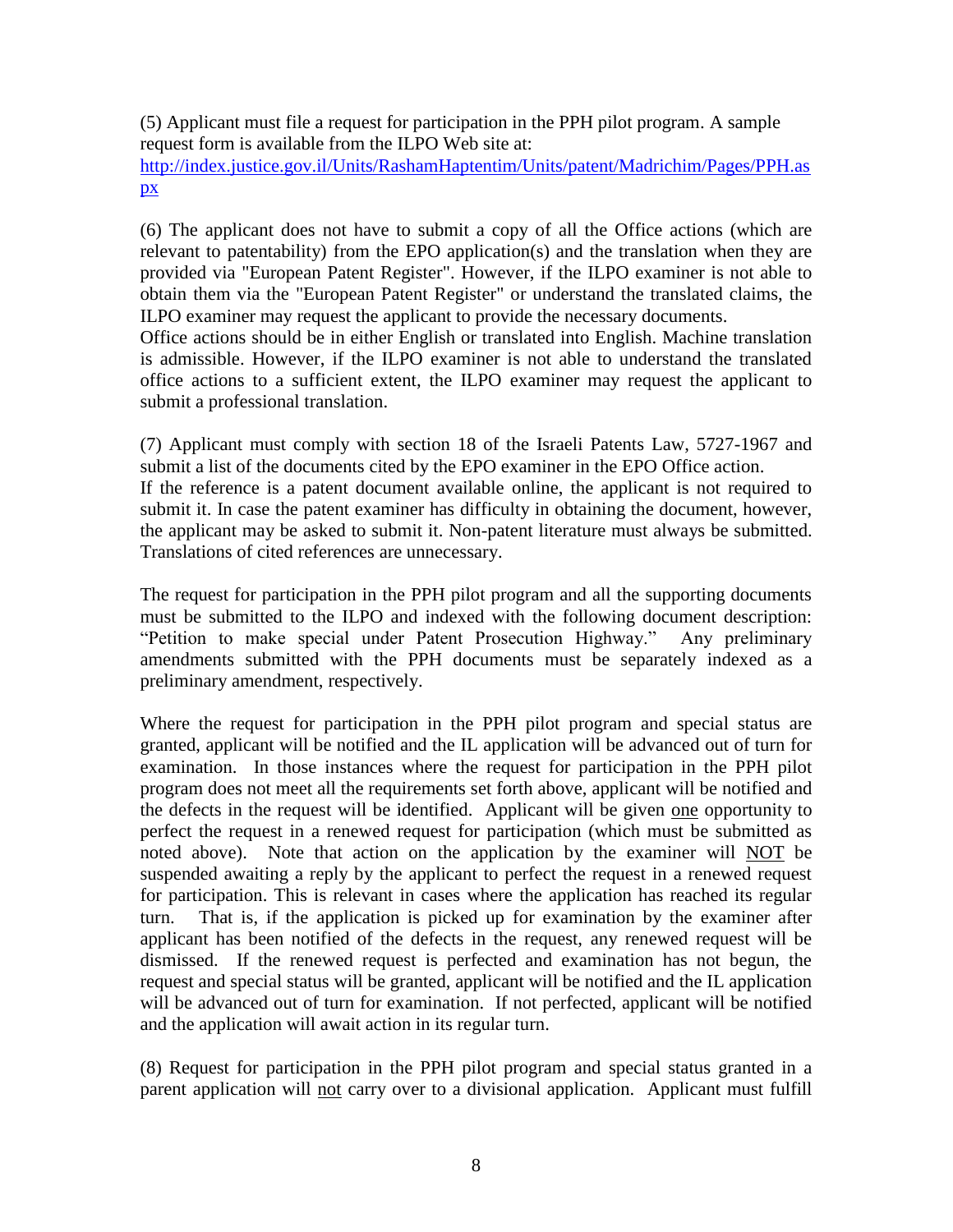all the conditions set forth above in order for special status to be granted in the divisional application.

If any of the documents identified in items (2), (6) and (7) above have already been filed in the IL application prior to the request for participation in the PPH pilot program, it will not be necessary for applicant to resubmit these documents with the request for participation. Applicant may simply refer to these documents and indicate in the request for participation in the PPH pilot program when these documents were previously filed in the IL application.

### **C. Special Examining Procedures**

Once the request for participation in the PPH pilot program and special status have been granted to the IL application, the IL application will be taken up for examination by the IL examiner before all other categories of applications except those clearly in condition for allowance, those with set time limits, such as examiner's answers, and those that have been granted special status for "accelerated examination."

Any claims amended or added after the grant of the request for participation in the PPH pilot program must sufficiently correspond to one or more allowable/patentable claims in the EPO application(s). Applicant is required to submit a claims correspondence table along with the amendment (see B (3) above). If the amended or newly added claims do not sufficiently correspond to the allowable/patentable claims in the EPO application(s), the amendment will not be entered and will be treated as a non-responsive reply under the PPH track and therefore will be processed as a regular application.

The PPH program does not absolve applicants of all their duties under the Israeli Patents Law, 5727-1967. By complying with requirements B (6) and (7) identified above, as well as all requirements set forth under section 18 of the Israeli Patents Law, 5727-1967 and official circular M.N.51, applicants would be considered to have complied with their duties to bring to the attention of the ILPO any material prior art cited in the corresponding foreign application(s) (see section 18 of the Israel Patents Law, 5727- 1967).

Any inquiries concerning this notice may be directed to  $pph@$  justice.gov.il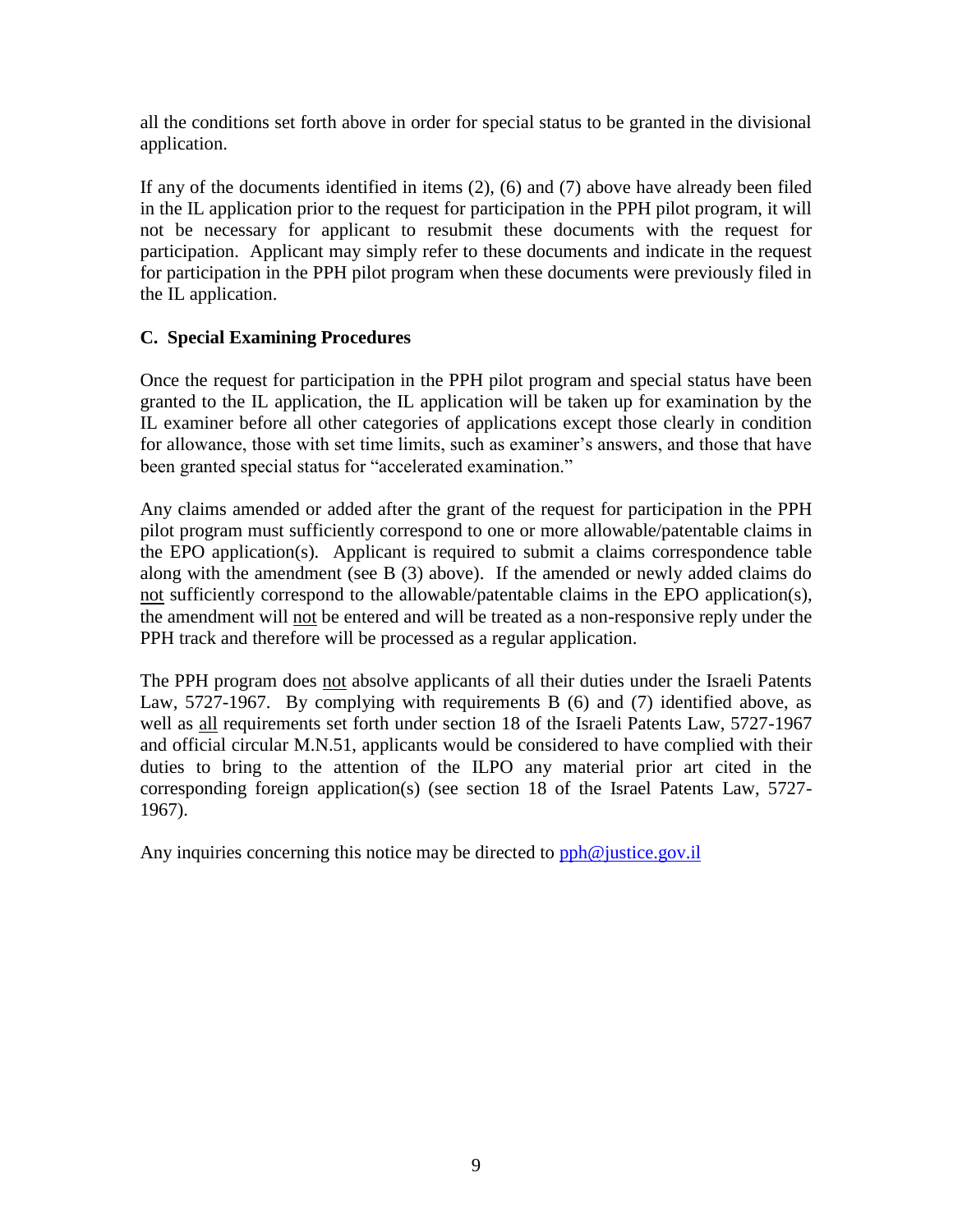# **Part II – PPH using PCT international work products from the EPO**

### **PCT-PPH Pilot Program**

The PCT-PPH pilot program was established to enable an applicant, who has received (1) a Written Opinion from an International Searching Authority (WO/ISA) (ISA must be the EPO), or

(2) a Written Opinion from an International Preliminary Examining Authority (WO/IPEA) (IPEA must be the EPO), or

(3) an International Preliminary Examination Report (IPER) from an International Preliminary Examining Authority (IPEA must be the EPO), that indicates at least one claim in the PCT application has novelty, inventive step and industrial applicability, to file a request to participate in the PCT-PPH pilot program in a corresponding ILPO application and petition to make the ILPO application special under the PCT-PPH pilot program. The procedures and requirements for filing a request in the ILPO for participation in the PCT-PPH pilot program are set forth below.

#### **A. Trial Period for the PCT-PPH Pilot Program**

The ILPO and the EPO agreed that the PCT-PPH pilot program will commence on January  $6<sup>st</sup>$ , 2015 for a period of three years ending on January  $5<sup>st</sup>$ , 2018. The Trial Period may be extended if necessary to adequately assess the feasibility of the PCT-PPH pilot program. The ILPO and the EPO may also terminate the PCT-PPH pilot program early if the volume of participation exceeds a manageable level, or for any other reasons. Notice will be published if the PCT-PPH pilot program will be terminated before January 5 st, 2018.

### **B. Requirements for Requesting Participation in the PCT-PPH Pilot Program in the ILPO**

In order to be eligible to participate in the PCT-PPH pilot program, the following conditions must be met:

(1) The relationship between the corresponding ILPO application for which participation in the PCT-PPH pilot program is requested and the PCT application satisfies one of the following requirements (note that RO/-- as used in the diagrams below refers to an international application filed under the PCT in any competent receiving office):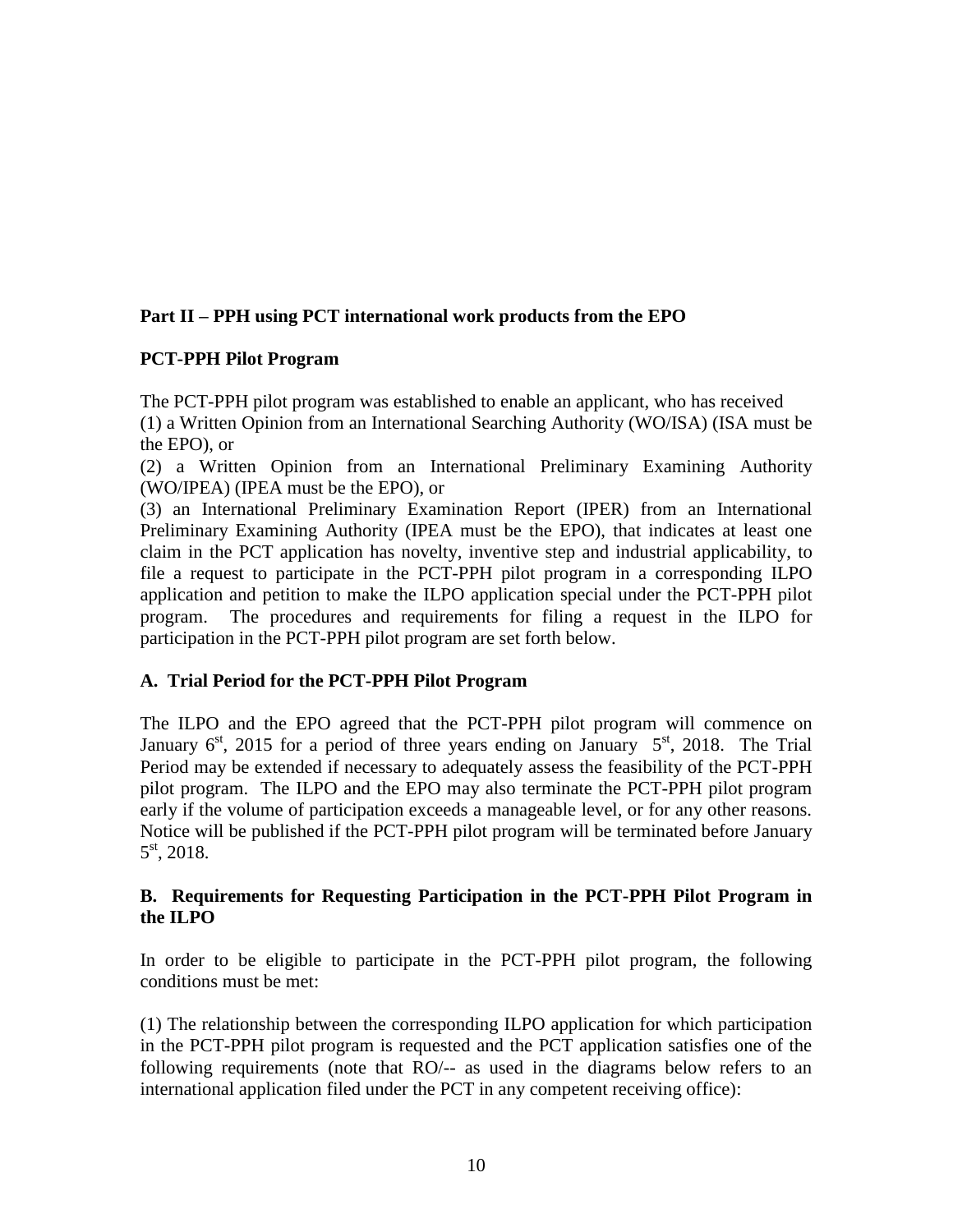**(A) The ILPO application is a national stage entry of the corresponding PCT application. See diagrams (A1), (A2) and (A3) below.**

**(A1)**



**(A2) The corresponding PCT application claims priority to a national application filed anywhere.**

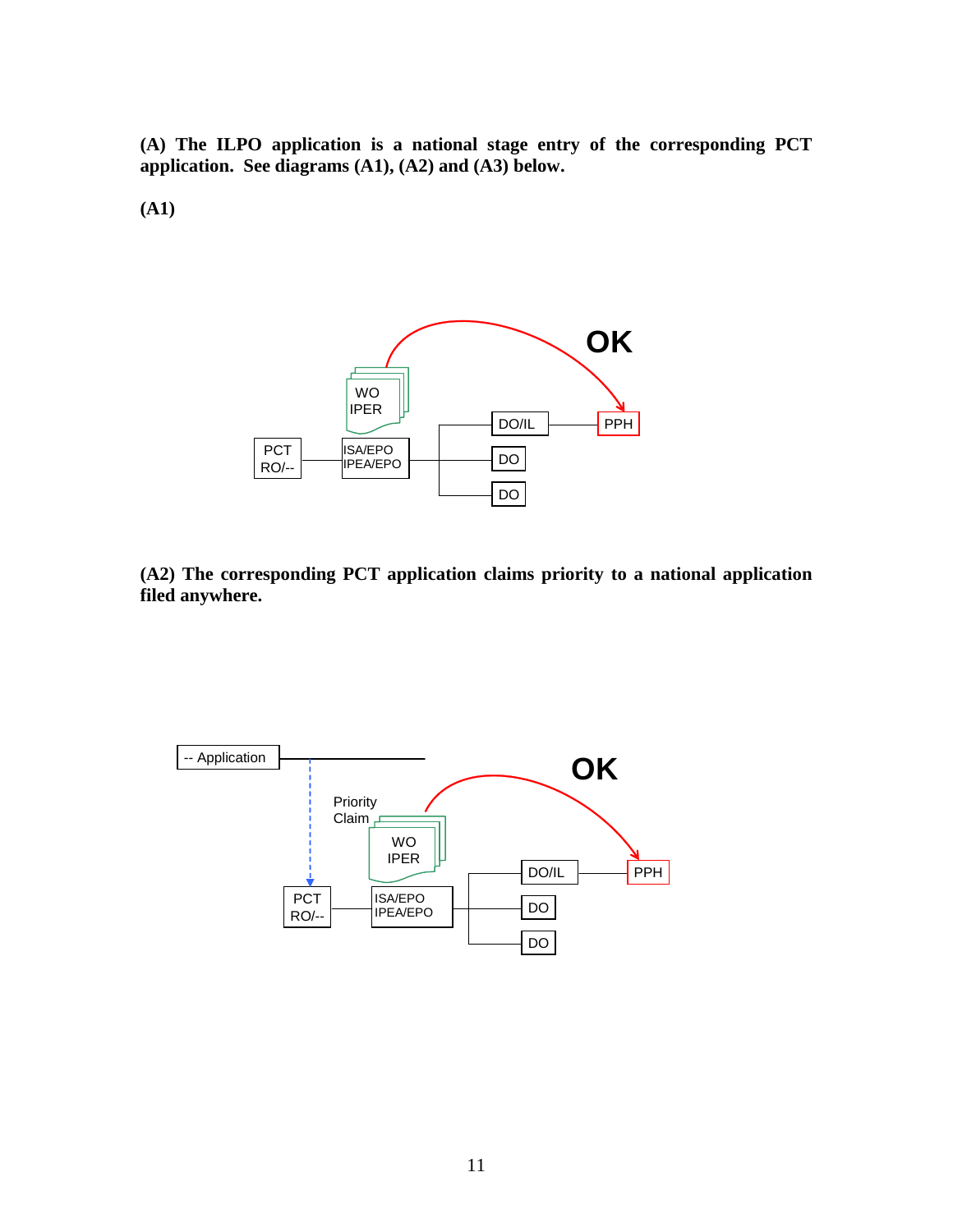**(A3) The corresponding PCT application claims priority from another PCT application.**



**(B) The ILPO application is a national application which forms the basis for the priority claim in the corresponding PCT application.**

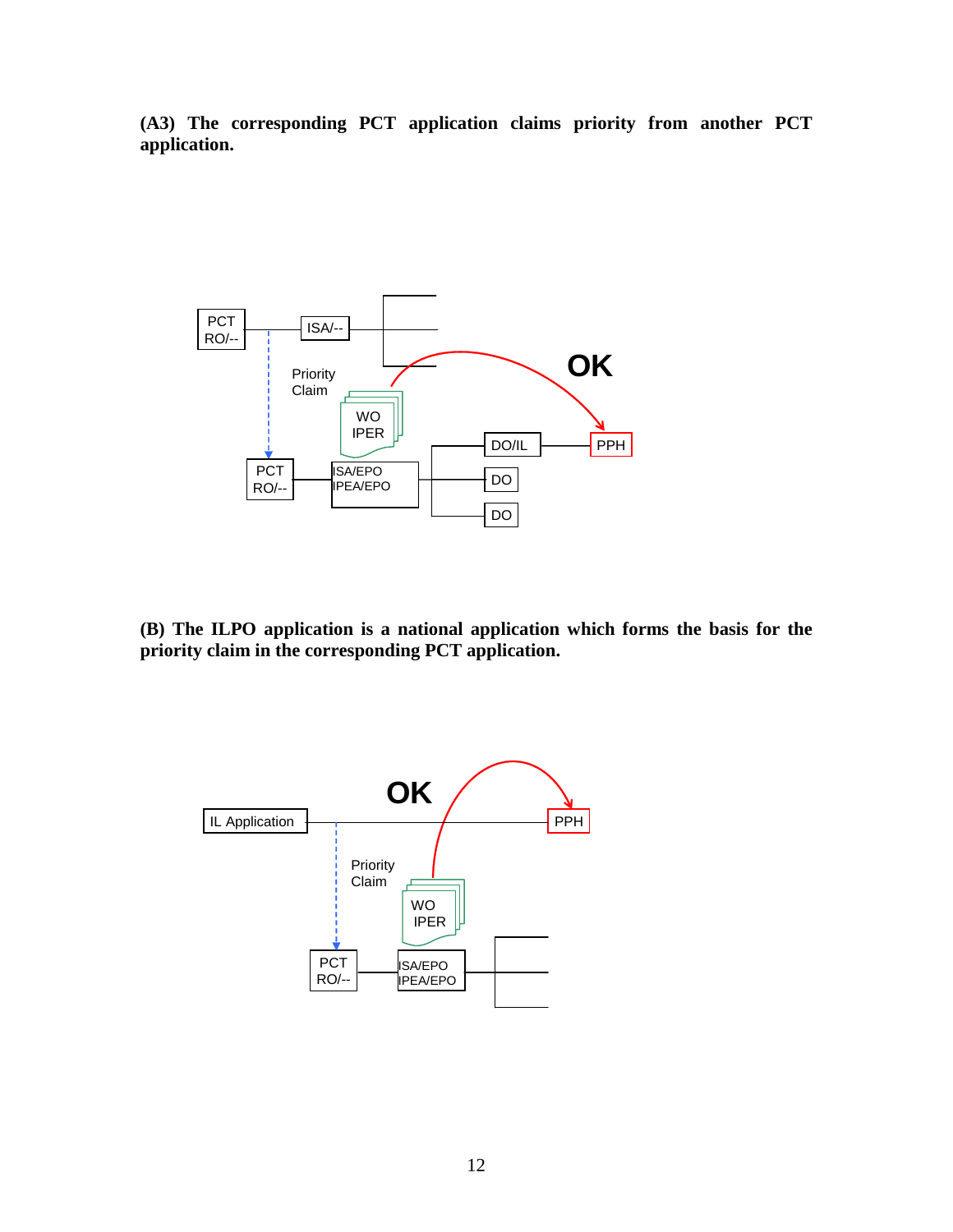**(C) The ILPO application is a national stage entry of another PCT application (which can be filed in any competent receiving office) which claims priority to the corresponding PCT application.**



**(D) The ILPO application is a national application claiming foreign/domestic priority to the corresponding PCT application. See diagram (D) below.**

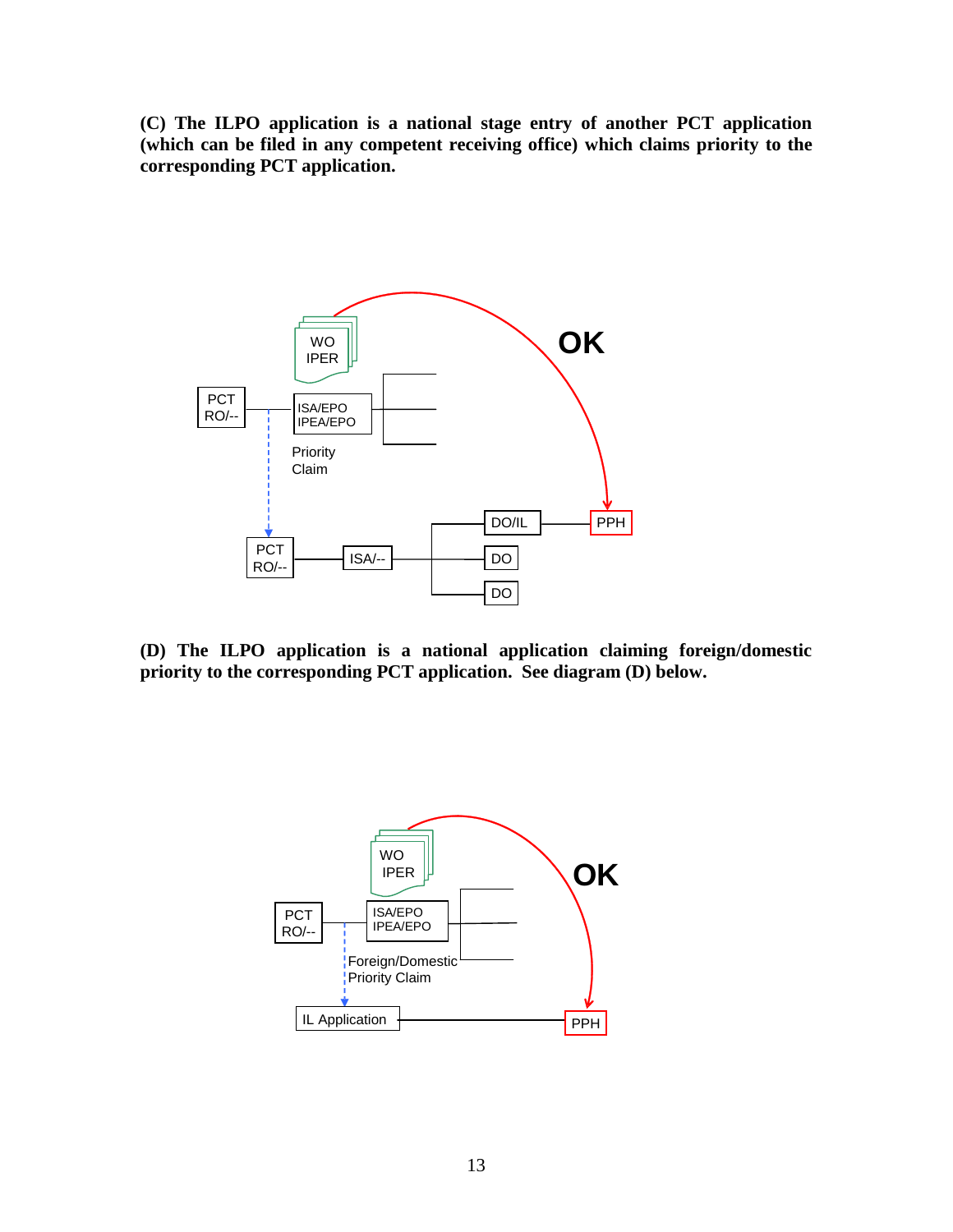**(E) The ILPO application is a divisional application of the ILPO application which satisfies one of the above (A) through (D) scenarios. See diagrams (E1) and (E2) below.**

**(E1) The ILPO application is a divisional application of an application which satisfies requirement (A).** 



**(E2) The ILPO application (IL2) is an application claiming domestic priority to an application (IL1) which satisfies requirement (B).** 

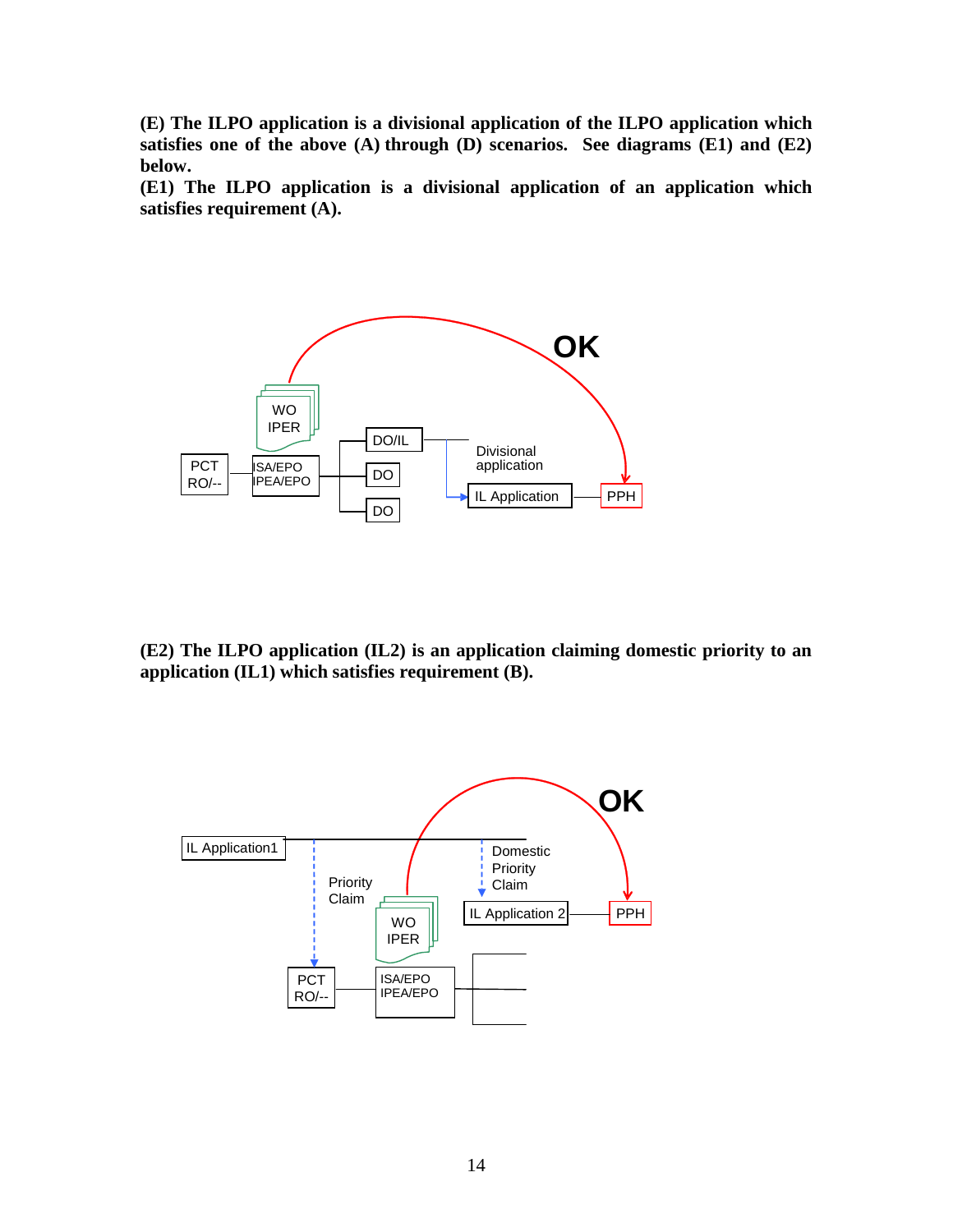(2) The latest work product in the international phase of the PCT application corresponding to the ILPO application, namely, the WO/ISA, WO/IPEA, or the IPER, indicates at least one claim in the PCT application has novelty, inventive step and industrial applicability. In case any observation is described in Box VIII of the WO/ISA, WO/IPEA, or IPER which forms the basis for the PCT-PPH request, applicant must identify and explain why the claim(s) is/are not subject to any observation described in Box VIII irrespective of whether an amendment is submitted to correct the observation described in Box VIII. The ILPO application will not be eligible to participate in the PCT-PPH pilot program if applicant does not identify and explain why the claim(s) is/are not subject to the observation described in Box VIII.

Note that the ISA and the IPEA which produced the WO/ISA, WO/IPEA and the IPER are limited to the EPO.

Applicant may not file a request to participate in the PCT-PPH pilot program on the basis of an International Search Report (ISR) only.

(3) Claim Correspondence

(a) All of the claims in each ILPO application for which a request for participation in the PCT-PPH pilot program is made, must sufficiently correspond to or be amended to sufficiently correspond to one or more of those claims indicated as having novelty, inventive step and industrial applicability and be free of any observation described in Box VIII in the latest work product of the corresponding PCT application.

(b) Claims are considered to "sufficiently correspond" where, accounting for differences due to translations and claim format requirements, the claims in the ILPO application are of the same or similar scope as the claims indicated as having novelty, inventive step and industrial applicability and free of any observation described in Box VIII in the latest work product of the corresponding PCT application, or the claims in the ILPO application are narrower in scope than the claims indicated as having novelty, inventive step and industrial applicability and free of any observation described in Box VIII in the latest work product of the corresponding PCT application.

(c) In this regard, a claim that is narrower in scope occurs when a claim indicated as having novelty, inventive step and industrial applicability and free of any observation described in Box VIII in the latest work product of the corresponding PCT application is amended to be further limited by an additional feature that is supported in the written description of the ILPO application.

(4) Substantive examination of the ILPO application for which participation in the PCT-PPH pilot program is requested has not begun.

|  | (5) Applicant must file a request for participation in the PCT-PPH pilot. A sample request |  |  |  |
|--|--------------------------------------------------------------------------------------------|--|--|--|
|  | form will is available from the ILPO Web site at                                           |  |  |  |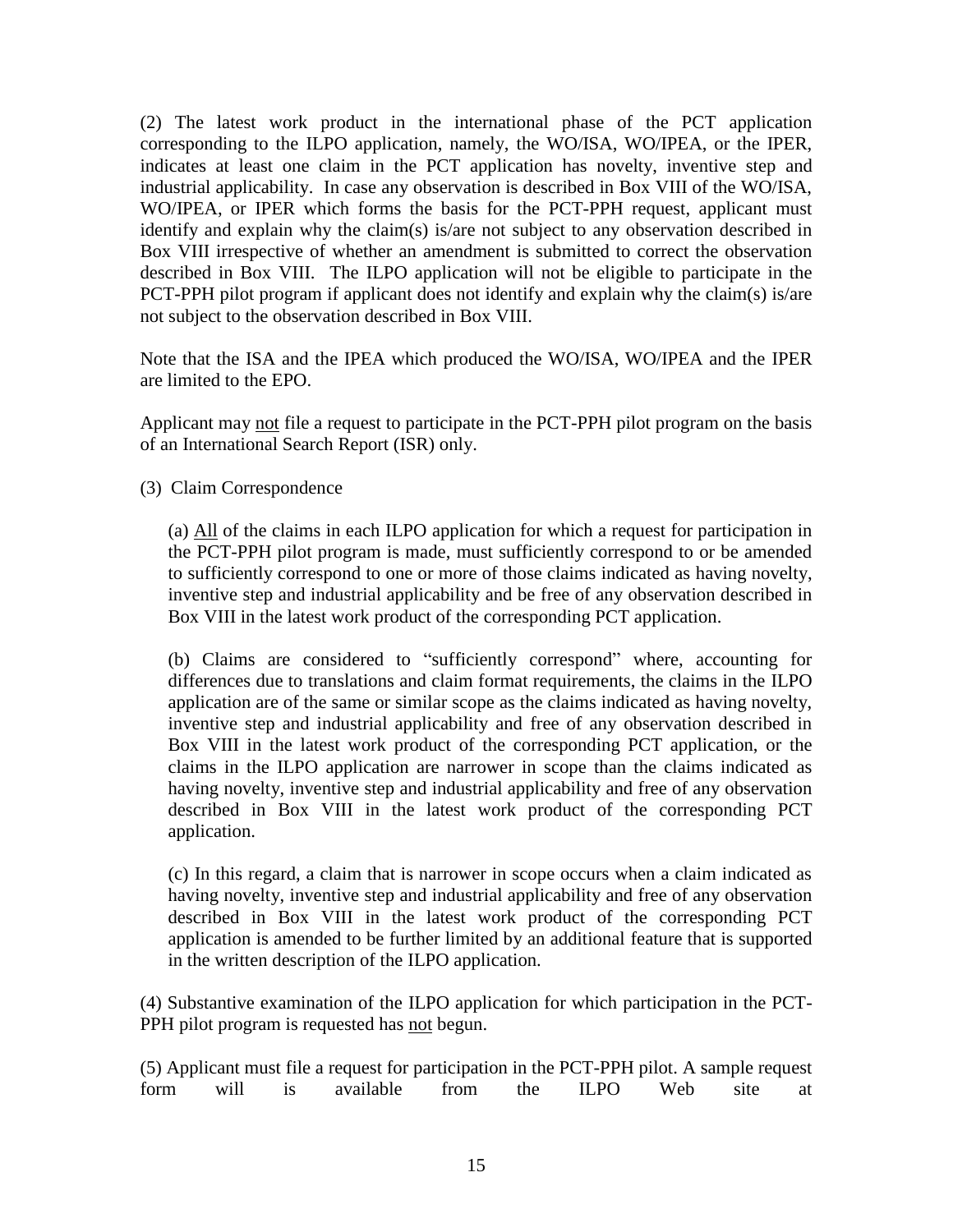http://index.justice.gov.il/Units/RashamHaptentim/Units/patent/Madrichim/Pages/PPH.as px

(6) The applicant need not submit a copy of the International Preliminary Report on Patentability (IPRP) and any English translations thereof when a copy of these documents is available online. An applicant need not submit these documents, unless otherwise requested by the ILPO.

(WO/ISA and IPER are usually available as "IPRP Chapter I" and "IPRP Chapter II" respectively 30 months after the priority date.)

(7) If the copy of the set of claims which are indicated to be patentable/allowable is available online, an applicant need not submit this document unless otherwise requested by the ILPO. The applicant does not have to submit a copy of the allowable/patentable claims and the translation when they are available online. However, if the ILPO examiner is not able to obtain them via the "European Patent Register" or understand the translated claims, the ILPO examiner may request the applicant to provide the necessary documents.

(8) Applicant is required to submit a claims correspondence table in English. The claims correspondence table must indicate how all the claims in the ILPO application sufficiently correspond to the claims indicated as having novelty, inventive step and industrial applicability in the latest international work product.

(9) Applicant must submit a listing according to Section 18 of the Israel Patents Law, 5727-1967 ("the Law"), of the documents cited in the international work products (ISR, WO/ISA, WO/IPEA, IPER) of the PCT application corresponding to the ILPO application for which participation in the PCT-PPH pilot program is requested (unless such a listing has already been filed in the ILPO application, in which case applicant may simply refer to the previously filed listing and indicate in the request for participation in the PCT-PPH pilot program when the listing was previously filed in the ILPO application). If the reference is a patent document available online, the applicant is not required to submit it. In case the patent examiner has difficulty in obtaining the document, however, the applicant may be asked to submit it. Non-patent literature must always be submitted. Translations of cited references are unnecessary.

(10) The request for participation in the PCT-PPH pilot program and all the supporting documents can either be submitted to the ILPO by mail to: Israel Patent Office, 1 Agudat Sport Hapoel St. Technology Garden, Building No. 5, Jerusalem, 9695101, Israel; or via the following email address:  $pph@$  justice.gov.il .Any preliminary amendments and Section 18 of the Law listings submitted with the PCT-PPH documents must be separately indexed as a preliminary amendment and Section 18 of the Law listing, respectively.

Where the request for participation in the PCT-PPH pilot program and special status are granted, applicant will be notified and the ILPO application will be advanced out of turn for examination. In those instances where the request for participation in the PCT-PPH pilot program does not meet all the requirements set forth above, applicant will be